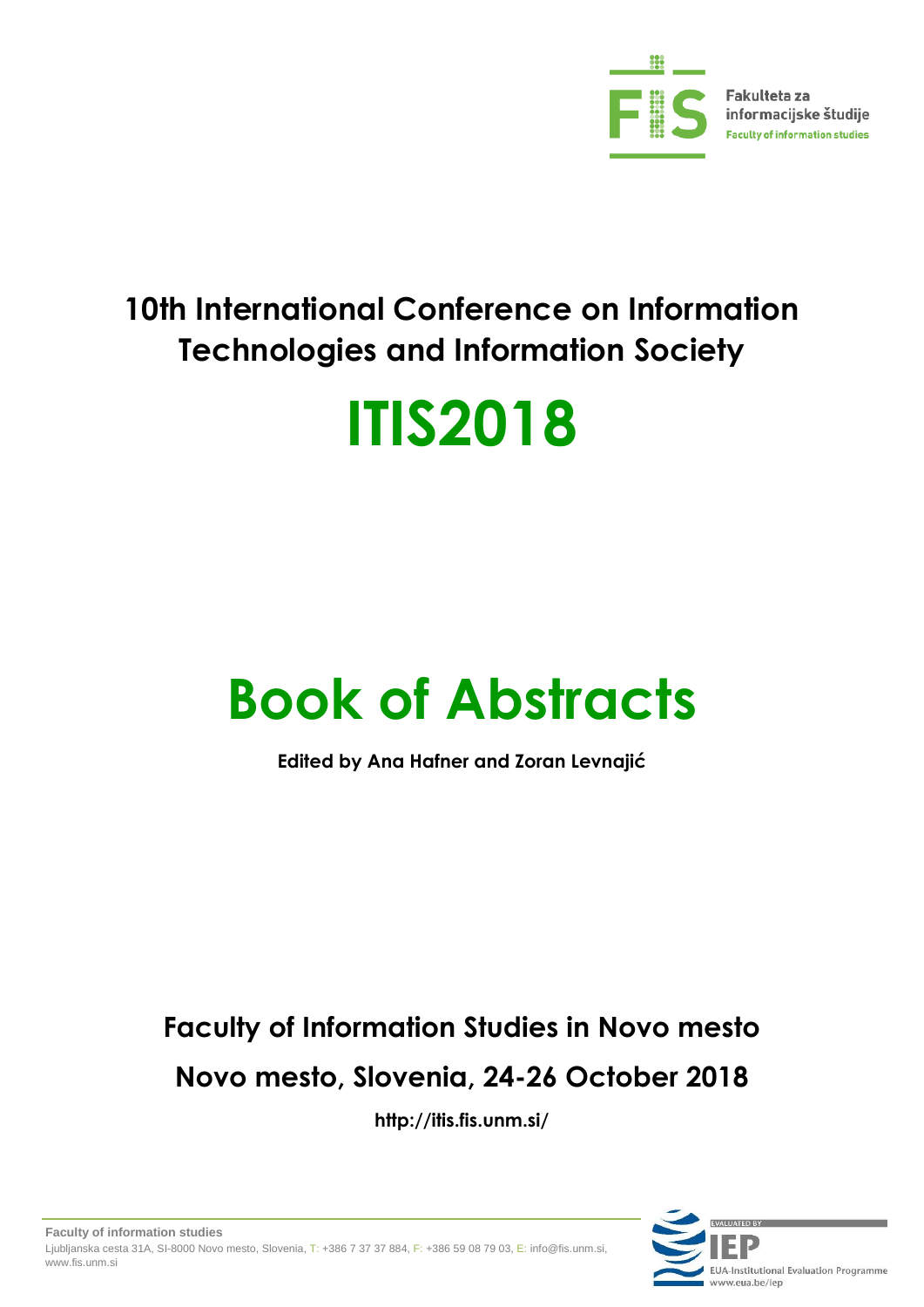

### **CONFERENCE ORGANIZATION**

#### **ORGANIZING COMMITTEE:**

Borut Rončević, Zoran Levnajić, Anja Dular, Matevž Tomšič, Ana Hafner, Matej Makarovič, Dejan Jelovac, Sabina Gosenca, Jernej Gabrič, Mateja Lesar, Cristian Gangaliuc, Vedrana Vidulin, Katarina Krapez, Lucija Lapuh

#### **PROGRAM COMMITTEE:**

Franjo Cecelja, University of Surrey, United Kingdom Nadja Damij, Northumbria University, United Kingdom Markus Abel, Potsdam University, Germany Andrea Guazzini, University of Florence, Italy Srđan Škrbić, University of Novi Sad, Serbia Leo Mršič, University College Algebra, Zagreb, Croatia Markus Schatten, University of Zagreb, Croatia Sanda Martinčić-Ipšić, University of Rijeka, Croatia Igor Mozetič, Jožef Stefan Institute, Slovenia Panče Panov, Jožef Stefan Institute, Slovenia Lovro Šubelj, University of Ljubljana, Slovenia Ljupčo Todorovski, University of Ljubljana, Slovenia Anuška Ferligoj, University of Ljubljana, Slovenia Vladimir Batagelj, University of Ljubljana, Slovenia Matjaž Perc, University of Maribor, Slovenia Igor Bernik, University of Maribor, Slovenia Borut Rončević, Faculty of information studies, Novo mesto, Slovenia Zoran Levnajić, Faculty of information studies, Novo mesto, Slovenia Matevž Tomšič, Faculty of information studies, Novo mesto, Slovenia Matej Makarovič, Faculty of information studies, Novo mesto, Slovenia Dejan Jelovac, Faculty of information studies, Novo mesto, Slovenia

*EDITORS' NOTE: Participants were asked to submit abstracts between 400 and 600 characters, but only a few of them followed this instruction. Keywords were chosen by participants and their number has not been reduced.*

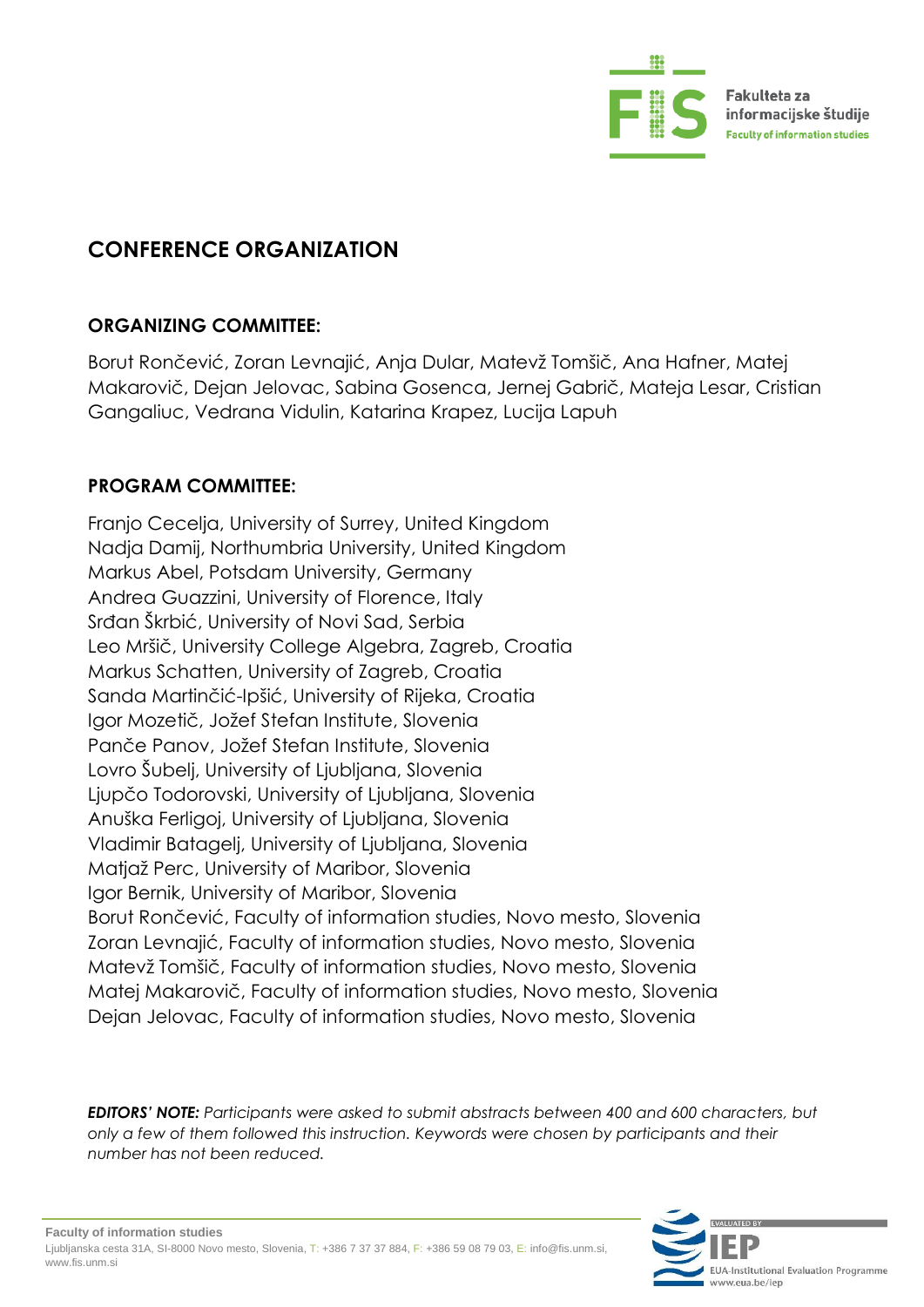

Fakulteta za informacijske študije **Faculty of information studies** 

### **ABSTRACTS**

#### **(in order of the conference programme schedule)**

#### **KEYNOTE. Dolores Modic,** *Kyushu University, Japan***:**

#### Understanding Intellectual Property Data - the How and Why?

A single piece of intellectual property data is usually devoid of context, thus its usability is limited. E.g. for SMEs to be able to extract value from the information about the patent applicant, they need to know whether the applicant is still the owner. Is the patent in use? Is it embedded in their products, their processes? Similarly, university technology transfer office needs to understand how to match their seeds with industry needs. Presently, the field of intellectual property rights and patent informatics is a lively one. IPR data is big data, as its characteristics are high volume, high variety, and high velocity of changes. Consequently, connecting different types of IPR data presents a challenge. Yet, when large amounts of IPR data are connected, a new ecosystem for (open) innovation appears. The first part of this paper is concentrated on new advances in patent (IPR) informatics, focusing on the usability of new data-merging techniques (including disambiguation and allocation techniques), on new IPR data types (such as linked open data, LOD) and finally, promising new knowledge extraction techniques. The second part asks why bother? Discussing how advances can be harnessed for improvement of IPR management as well as better evidence-based policy-making.

#### **KEYNOTE. Dalibor Fiala,** *University of West Bohemia, Czech Republic***:**

#### **Online Sources of Patent and Bibliographic Data: Accessing and Processing Them**

The established bibliographic databases have a number of functionalities and can, in principle, serve as search engines of academic papers, citation indices, or calculators of bibliometric indicators. Web of Science, Scopus, ACM Digital Library, DBLP, CiteSeerX, and Google Scholar belong to the best known ones. Similarly, Espacenet, PatentScope, and Google Patents are examples of search engines designed for patent databases. Larger amounts of data from these two types of databases can be successfully used for bibliometric measurements, citation and collaboration networks analysis, for the visualization of the production and quality of scientific research, or for the evaluation of innovation in various fields and countries. These data can be acquired only manually in some cases but also automatically in some others. In this talk, I will give an overview of bibliographic and patent databases and the possibilities of data acquisition from them and will focus in more detail on Web of Science, Scopus, Espacenet, and Google Patents.

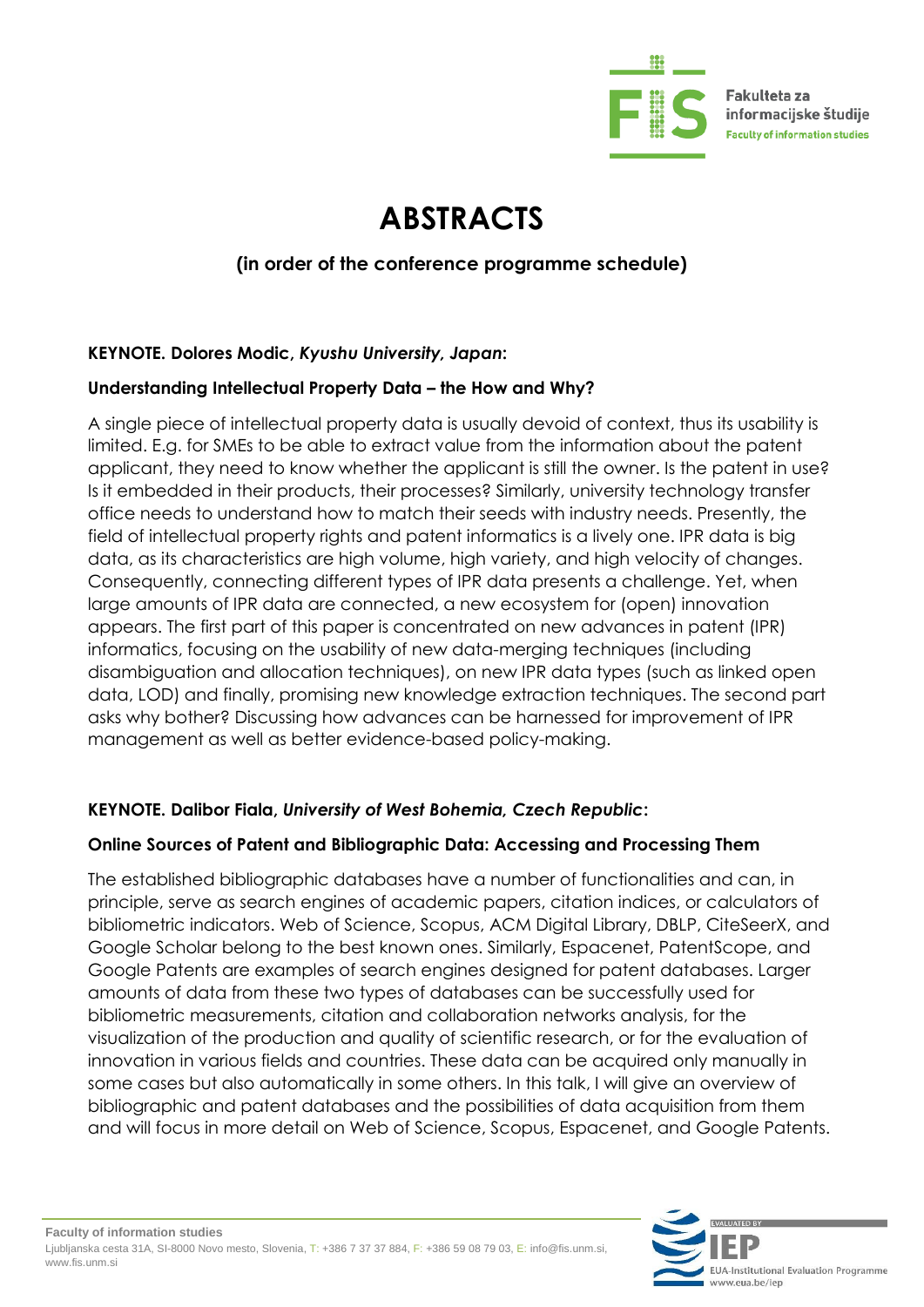

#### **KEYNOTE. Markus Abel,** *University of Potsdam, Germany***:**

#### **Knowledge Engineering in Software Development at Two Examples in Machine Learning**

We present two showcases of knowledge engineering with positive and negative outcome. Both examples reside in the domain of data analytics and/or machine learning. The first example concerns sound reconstruction from measurements and is relevant for music industry. The second example concerns the use of a specific machine learning strategy to control complex systems. We explain the difficulties related to IP rights on software, how they are tackled and what is relevant in a European and American context. The whole presentation will be given from the perspective of a developer and where his main difficulties were found.

**-----**

#### **Ana Hafner,** *Faculty of information Studies in Novo mesto, Slovenia* **and Jožica Čehovin Zajc,** *University of Ljubljana, Faculty of Social Sciences, Slovenia***:**

#### **Differences between independent inventors and organizations in intellectual property rights management: The case of Slovenian automotive industry**

**Abstract:** Preliminary research on 77 Slovenian independent inventors (2015/2016) showed that majority of them filed patents and 1/3 have trademarks. Although 80 % developed prototypes, majority had more costs than revenue from innovation activity. Recent research (2017/2018) on 242 Slovenian patents in automotive industry and their inventors showed some significant differences in patenting activity between independent inventors and organizations: independent inventors are more inclined to patent more general inventions, patents are maintained for shorter periods and are less likely to be successfully commercialized, however, their owners value their importance higher than organizations do.

**Keywords:** independent inventors, intellectual property rights management, patents, automotive industry

#### **Victor Cepoi,** *Faculty of information Studies in Novo mesto, Slovenia***:**

#### **Social networks as factors for innovations**

**Abstract:** In the new local-global interconnection, nation states are losing their influence and legitimacy, while economic and cultural transformations are reconfiguring spatial formations. Going in line with the global trends, regions grasp more importance in shaping the political, economic and social environments. As a result, the regional level has an important role in creating a proper socio-economic framework for innovation development, which is considered one the engines of development. Relying on the theory of Social fields, the research considers three social forces (networks, institutions, and cognitive frames) as an alternative explanation for innovation processes, by

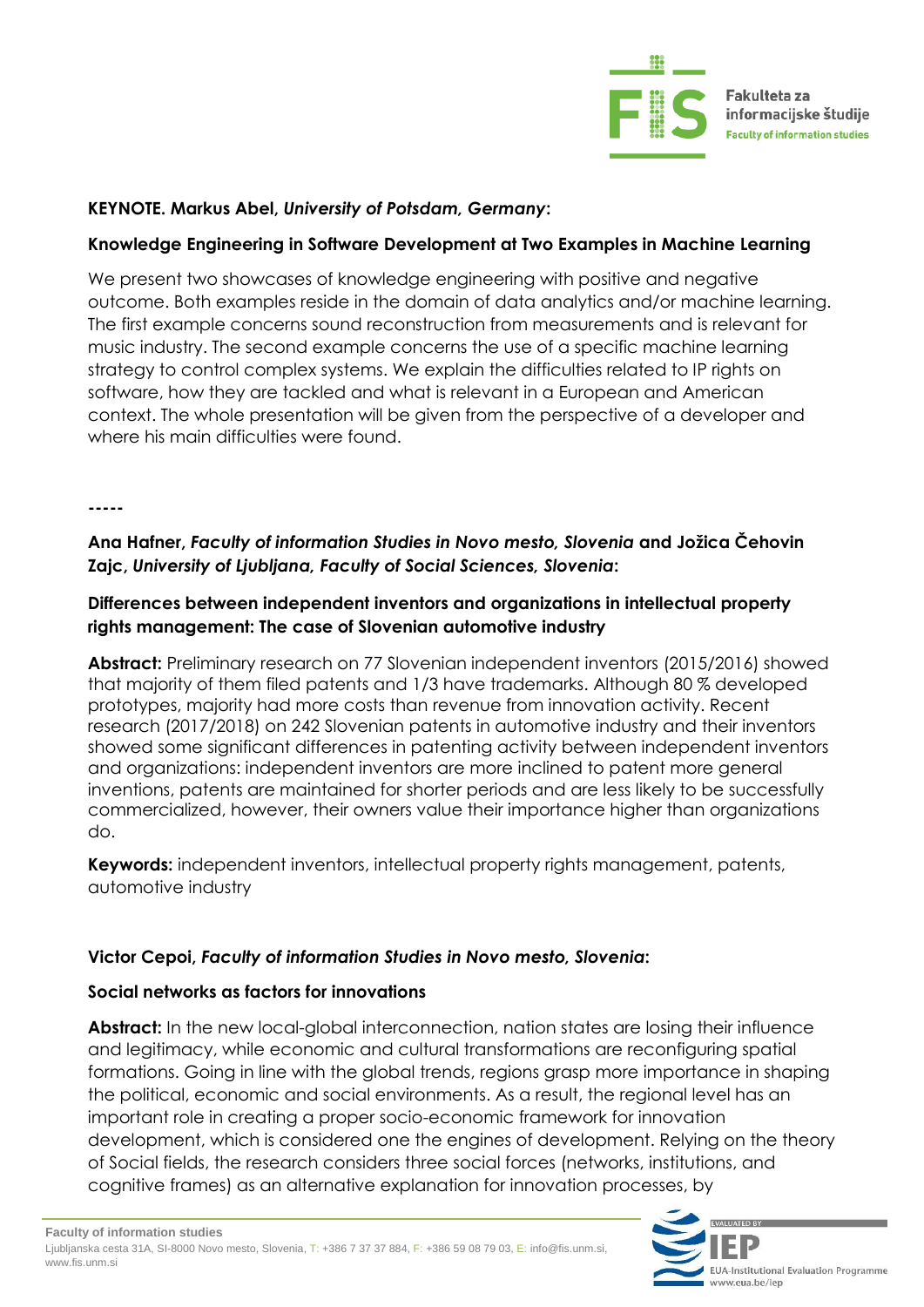

encompassing the aspects of different social fields on the regional level. Consequently, within this dissertation we approach regional innovation systems as an analytical unit for exploring innovation performance of a regional environment. As case studies, we selected seven regions with different levels of innovation performance. The analysis of the semistructured interviews and the Qualitative Comparative Analysis emphasized the social forces are a special component for explaining innovation processes in the selected case studies. Nonetheless, the results offer insights for regional mechanisms within the innovation performance with the focus on an approach toward innovation that is beyond simple economics.

**Keywords:** regional systems of innovations, networks, social fields, social forces, QCA

#### **Cristian Gangaliuc,** *Faculty of information Studies in Novo mesto, Slovenia***:**

#### **The measurement of innovation for management and research**

**Abstract:** Innovation is a widely used terminology in manufacturing industries, usually associated with the competitive capacity of a company or a region. Moreover, it resembles a lead theoretical concept for European Regional Development policy, and receive increased interest from both entrepreneurial and academic fields. In that context, understanding and observing innovative performance is of practical use for both the public and private sectors. This paper aims to identify best practices for capturing innovation in regions and companies, for a pragmatic usage of managers and researchers. The objective is to define indicators that are closely related or associated with innovation and describe methodologies to measure those innovative indexes.

**Keywords:** innovation, index, measurement, methodology

#### **Urška Fric,** *Faculty of information Studies in Novo mesto, Slovenia***, Ana Hafner,** *Faculty of information Studies in Novo mesto, Slovenia* **and Dolores Modic,** *Kjushu University, Japan***:**

#### **Why should we care about transfer of knowledge and technology?**

**Abstract:** Knowledge and technology transfer is a challenge. While some technological innovations overcome it and create economic and/or social impact, others never see the light of day outside university research labs. In part, this can be attributed to the developmental characteristics of invention, for example, making an idea too complex or simple to be recognized by the industry for its marketing potential. But often it simply comes down to the problems of identifying and matching appropriate individuals; from researchers, inventors, developers, patent experts, salespeople, bold investors and risk tolerant spin-off founders to representatives of established firms. This paper wishes to address various concerns connected to transfer of knowledge and technology, focusing on the importance of transferring knowledge and technology from public research organizations to the industry. Our idea was illustrated in the Handbook for successful

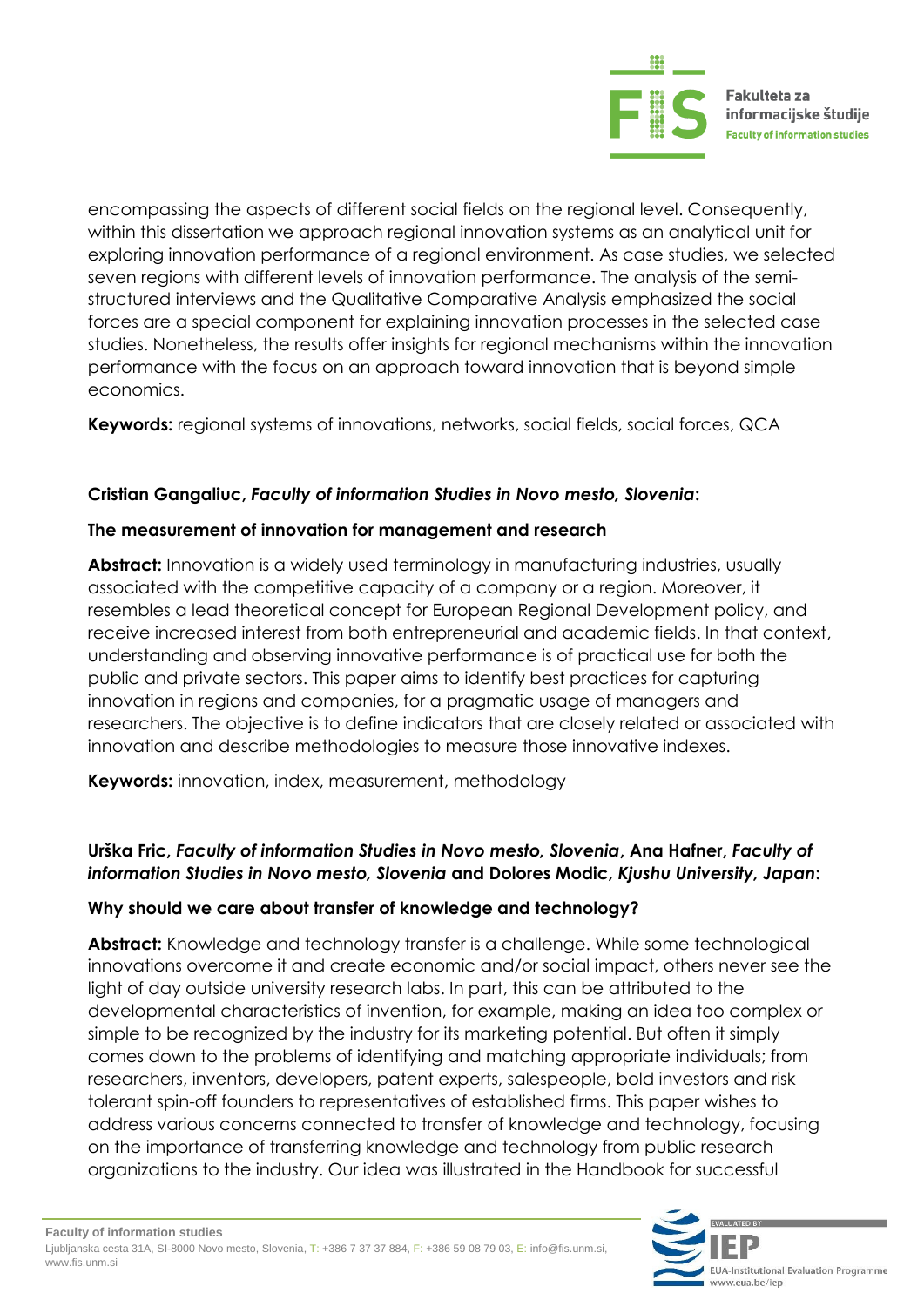

transfer of knowledge and technology (Modic, Hafner & Fric, 2018), which serves as a practical guideline to researchers and technology transfer offices. The Handbook will be especially valuable to researchers and students, helping them understand the overall process of knowledge and technology transfer and how they can benefit from it, and, ideally, provide them with fresh ideas.

**Keywords:** knowledge and technology transfer, intellectual property, university inventions, commercialization, handbook

#### **Katarina Krapež,** *Faculty of Management Koper, University of Primorska and Faculty of Information Studies in Novo Mesto, Slovenia***:**

#### **Managing IP rights on space-related innovations: the insights from a Slovenian case study**

**Abstract:** In the last decade, the outer space exploration has gained a new impetus, specifically through a challenge to send a human mission to Mars and to create a humanfriendly environment on the Red Planet. Such undertaking involves significant advancement of a state-of-the-art technology. The stakeholders created triple helix structures, which linked governing bodies, research sector and industry to expedite the innovation. One of the challenges of building a successful innovation model for space was sustainable IP rights allocation and management within such structures. While outer space exploration and commercialization of space activities are themes that are commonly discussed from the top-down, this study takes a reverse approach, by exploring the impact of the involvement in space-related applied research (projects) on the small and medium-sized companies. This case study analyses the distribution and management of IP rights on space-related inventions among project partners, when a project results in the invention of the technology that needs to be commercialized. When a small company expresses the interest to join space research activities by offering to develop a product or service, this is typically discussed with a national space agency/ministry or regional/international organization, who act as investors. The company faces the challenge of managing the rights on its own inventions, while maintaining the good will of the investor. In case that the research activities are publicly founded, there is also a strong interest to make the inventions freely available. This study focuses on the SME located in EU and analyses risks and opportunities that the management of this particular company faced within space-related projects. The objective is to evaluate the overall impact of the involvement of this company in space-related research activities.

**Keywords:** intellectual property rights, innovation, management, space exploration, commercial use of space

#### **Jernej Agrež,** *Faculty of Information Studies in Novo Mesto, Slovenia* **and Nadja Damij,**  *Northumbria University, United Kingdom***:**

#### **Intellectual property in E+ Sport project: management vs. dissemination**

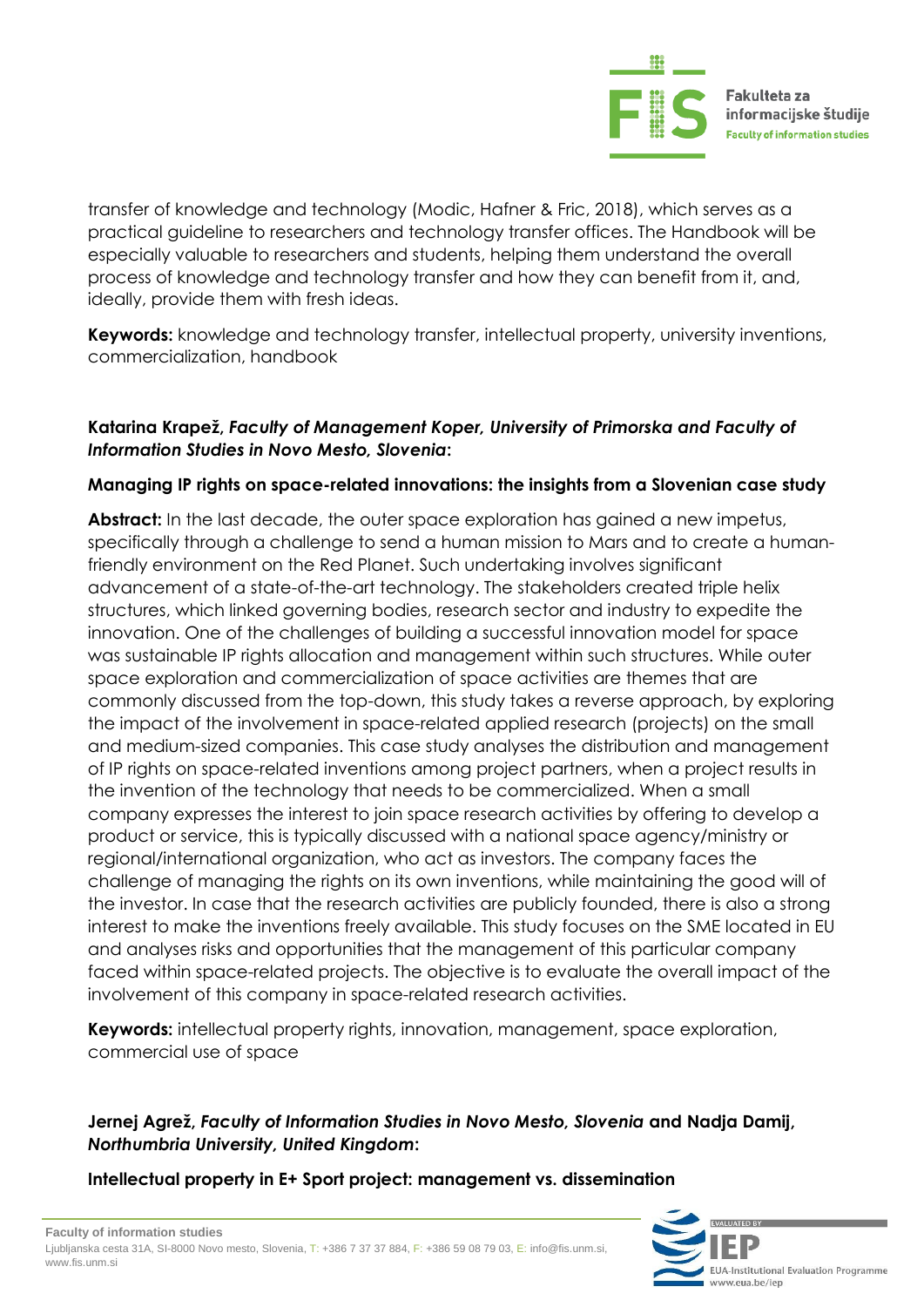

**Abstract:** Feel the freedom of the water is an Erasmus+ Sport project focusing on the integration of people with disabilities in water sports. Following the project aim, we redesigned user experience in sports like wakeboarding and stand up paddling by developing new technical solutions, that enabled soft introduction of the sport to participants with disabilities and made it possible for them to progress in the sport. All project results are part of project intellectual property. It is obligatory to conduct dissemination of the results, yet no intellectual property management action is demanded. Unclear regulation of intellectual property reveals in positive and negative reflections of the project.

**Keywords:** E+ Sport, people with disabilities, water sports, dissemination, intellectual property management

#### **Erika Džajic Uršič,** *Faculty of Information Studies in Novo Mesto, Slovenia,* **Biljana Mileva Boshkoska,** *Faculty of Information Studies in Novo Mesto* **and Borut Rončević***, Faculty of Information Studies in Novo Mesto:*

#### **Modelling and development of industrial symbiosis networks in regional industrial areas with DEXi**

Abstract: Resource sharing among co-located firms referenced in the industrial ecology literature as "industrial symbiosis" - IS is a term that is used and engages traditionally separate industries in a collective approach to business and environmental management involving the physical exchanges of materials, energy, water, and byproducts. In this study we try to model and evaluate the possibilities of creation of a such IS on a regional level and we present a qualitative hierarchical multi-attribute decision model for evaluation of appropriateness of industrial symbiosis networking (ISNs) based on DEX methodology. DEX is implemented in computer program DEXi, which enables modelling of an expert knowledge. Such a model has many advantages like comprehensibility, analysis and synthesis of interactions between actors and in this case structure. To answer that question, we have studied a benchmark of seven IS examples, two of which are used to build a qualitative multi-criteria decision model for evaluation of the development of ISN model. The model is then used to evaluate them. The results show that only mixtures of all three spheres that meet goals from the economic, environmental and social points of view, are rational and reliable in the context of ISNs needs for build a new ISN model.

**Keywords:** industrial symbiosis networks, qualitative multicriteria decision model, simulation

#### **Alenka Pandiloska Jurak,** *Faculty of Information Studies in Novo Mesto, Slovenia***:**

#### **Design of complex industrial symbiotic networks - transition to circular economy**

**Abstract:** Studies show that, when company management realizes the transition to a circular economy should involve some changes that represent a departure from

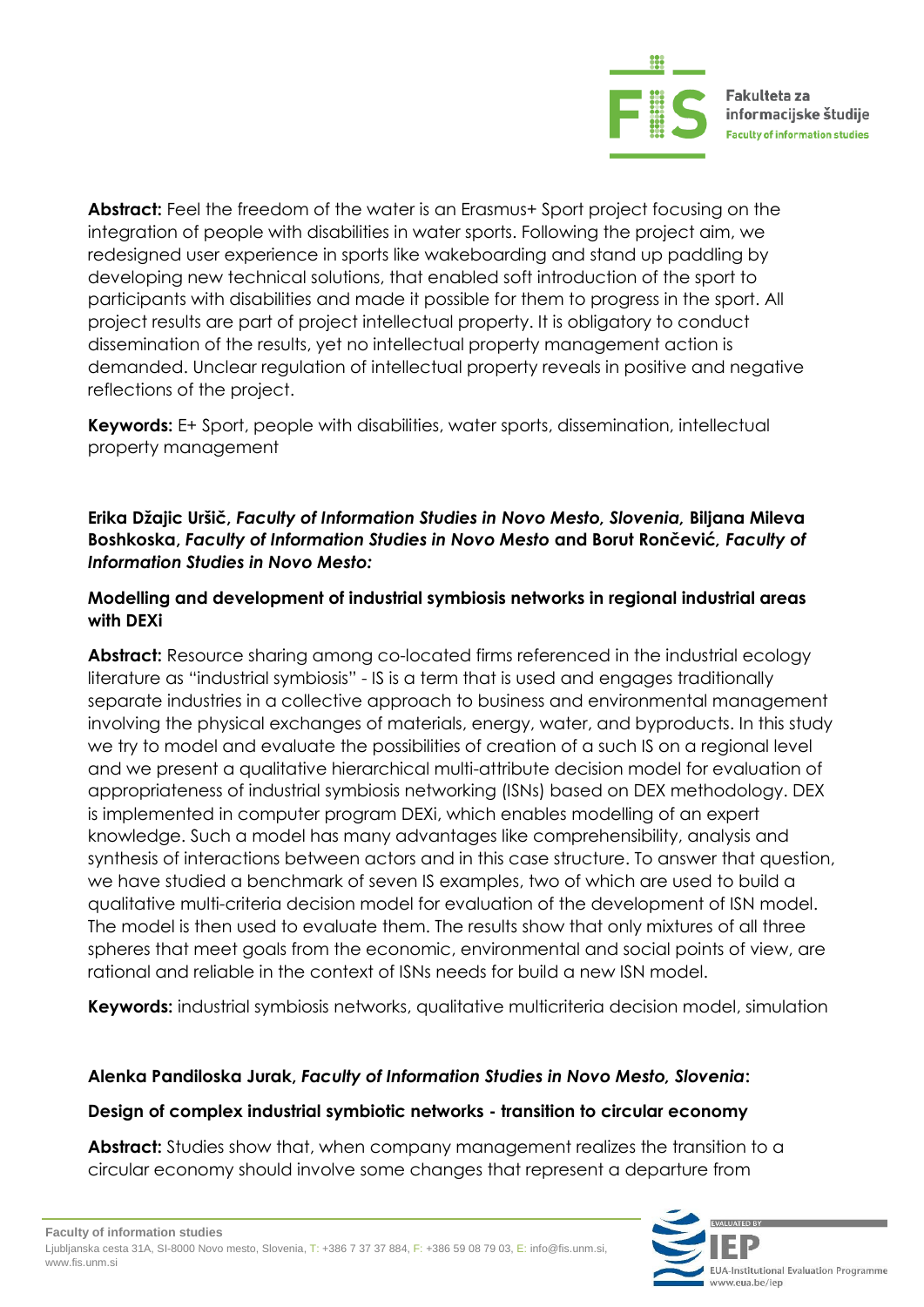

established business, the interest in in-depth consulting drops. Based on the results of a case study from abroad, the purpose of the research project is to formulate the prerequisites for the design of complex industrial symbiotic networks. With the research project and the acquired new knowledge, we will empower stakeholders working in the business/entrepreneurial support organizations.

**Keywords:** circular economy, complex network, industrial symbiosis

#### **Lucija Lapuh,** *Faculty of Information Studies in Novo Mesto, Slovenia***:**

#### **Conceptually about the fourth industrial evolution and briefly about the preliminary results on the use of high performance computing**

**Abstract:** Companies face nowadays several challenges as a technology is making an impact on every step of the manufacturing process. A conceptual overview is based on the author's postdoctoral research. The manufacturing is in the fourth industrial evolution, which is being labelled Industry 4.0 (in Germany) or Smart Manufacturing (in USA) or Factories of the future (in the European Union). The author will present that automation and digitization are fostering the development. Factories of the future (FoF), which are rapidly adaptable, highly flexible to external changes and sustainable, is the initiative to foster innovation and growth and to develop emerging industries. Beside information and communication technologies, environmental, social issues and individual customers' needs are taken into consideration. The manufacturing companies have to constantly innovate and deliver new products at a faster pace, increase production and reduce costs, without compromising product quality. The implementation of digitalization leads to higher production and resource efficiency (Jäger et. all, 2016). The author will also briefly present the preliminary results of the ongoing research about the usage (and the intention to use) of high performance computing (HPC) mostly at the high education institutions in Central and Southeast Europe and in small and medium size companies (SMEs) in the automotive and electronic industry in Slovenia.

**Keywords:** factory of the future, industry 4.0, smart manufacturing, fourth industrial revolution, digitalization, high performance computing, economic geography, Central Europe, Southeast Europe, Slovenia

**Borut Lužar,** *Faculty of Information Studies in Novo Mesto, Slovenia***, Timotej Hrga,** *Faculty of Mechanical Engineering, Slovenia***, Janez Povh,** *Faculty of Mechanical Engineering, Slovenia* **and Angelika Wiegele,** *Alpen-Adria-Universität, Klagenfurt, Austria***:** 

#### **The BiqBin project - interface between scientists and high performance computer to solve combinatorial problems**

**Abstract:** In the talk, we will introduce the project High-Performance Solver for Binary Quadratic Problems. Many problems in combinatorial optimization can be formulated as

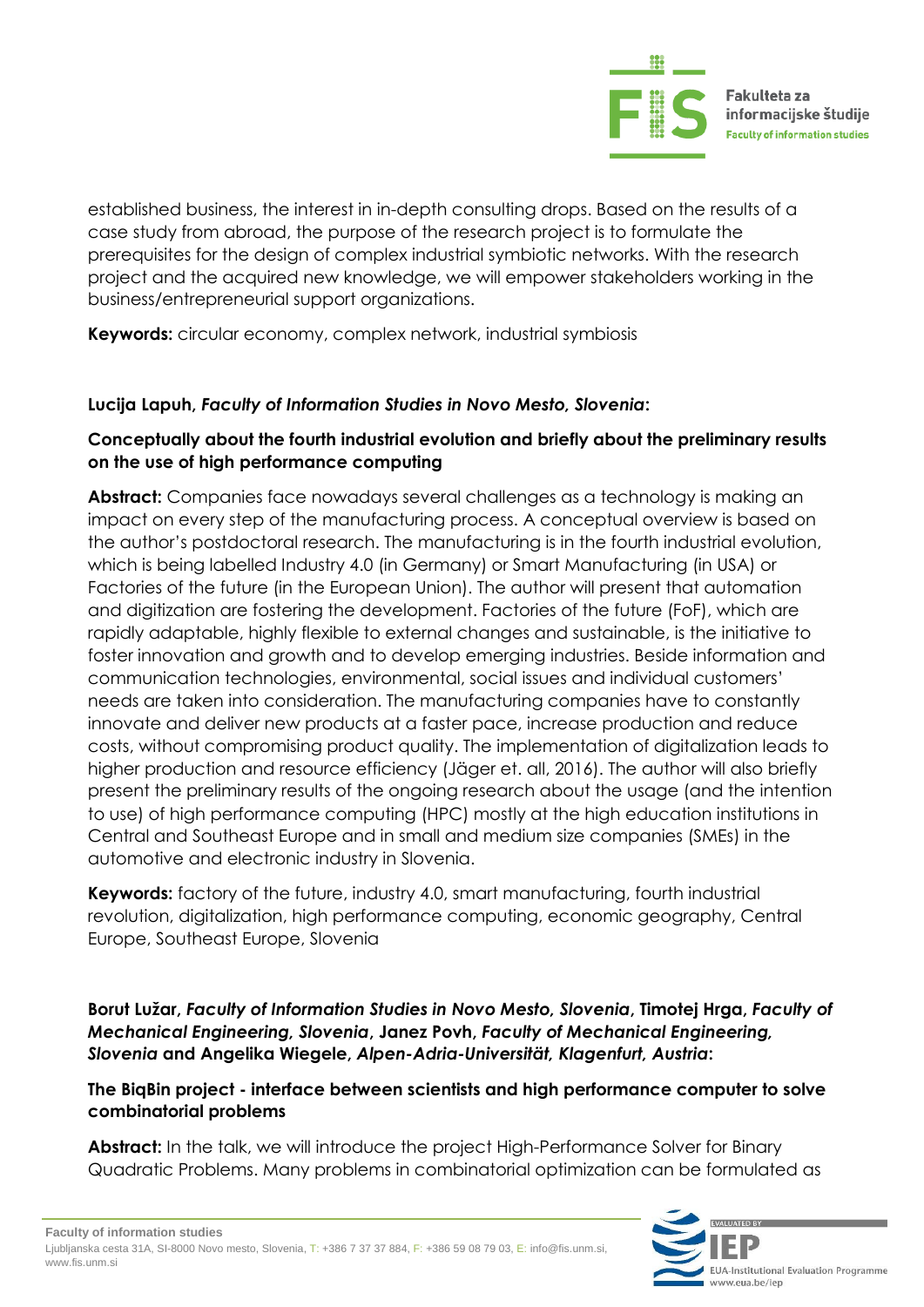

constrained binary quadratic problems. The aim of the project is to present methods for finding exact solutions of linearly constrained binary quadratic programming problems. The methods will extensively use parallelization techniques and therefore using HPC is unavoidable. An important part of the project is the web application representing a communication bridge between scientists and HPC. We will focus in presenting this feature.

**Keywords:** combinatorial optimization, HPC, web interface

**Aida Kamišalić Latifić,** *University of Maribor, Faculty of Electrical Engineering and Computer Science, Institute of Informatics, Slovenia***, Muhamed Turkanović,** *University of Maribor, Faculty of Electrical Engineering and Computer Science, Institute of Informatics, Slovenia***, Blaž Podgorelec,** *University of Maribor, Faculty of Electrical Engineering and Computer Science, Institute of Informatics, Slovenia* **and Marjan Heričko,** *University of Maribor, Faculty of Electrical Engineering and Computer Science, Institute of Informatics, Slovenia***:** 

#### **Conceptualization and implementation of a digital blockchain-based platform for managing micro-credentials**

**Abstract:** We will present EduCTX, a global decentralized platform based on Blockchain 2.0, designed on top of a consortium P2P network and implemented on the Ethereum platform. Blockchain technology enables the processing transactions and data, which are not controlled by a central authority. Transactions are secure, ubiquitous and trustworthy as they employ cryptographic principles. The developed platform offers a comprehensive and unified digital environment for managing micro-credentials for individuals by educational institutions as well as other potential stakeholders such as companies, institutions, and organizations, in order to avoid language and administrative barriers. By enabling public access to the ledger, the platform provides organizations the possibility to develop their own digital services in order to automate the evaluation of individuals' skills and knowledge.

**Keywords:** blockchain technology, education, micro-credentials, distributed environment

#### **Saša Zupan Korže,** *Vanadis Ltd, Slovenia***:**

#### **Blockchain, initial coin offering and virtual currencies: hype or hope for tourism**

**Abstract:** The purpose of this paper is to present a critical insight to the field virtual currencies issued in the process of initial coin offerings (ICO) based on blockchain technology. Data were collected mostly from secondary sources obtained in the extensive internet research in 2018. The result of the study revealed that start-ups in different industries, including in tourism, perceive the virtual currencies and their underlying blockchain technology as a prosperous path for creating new business opportunities. In

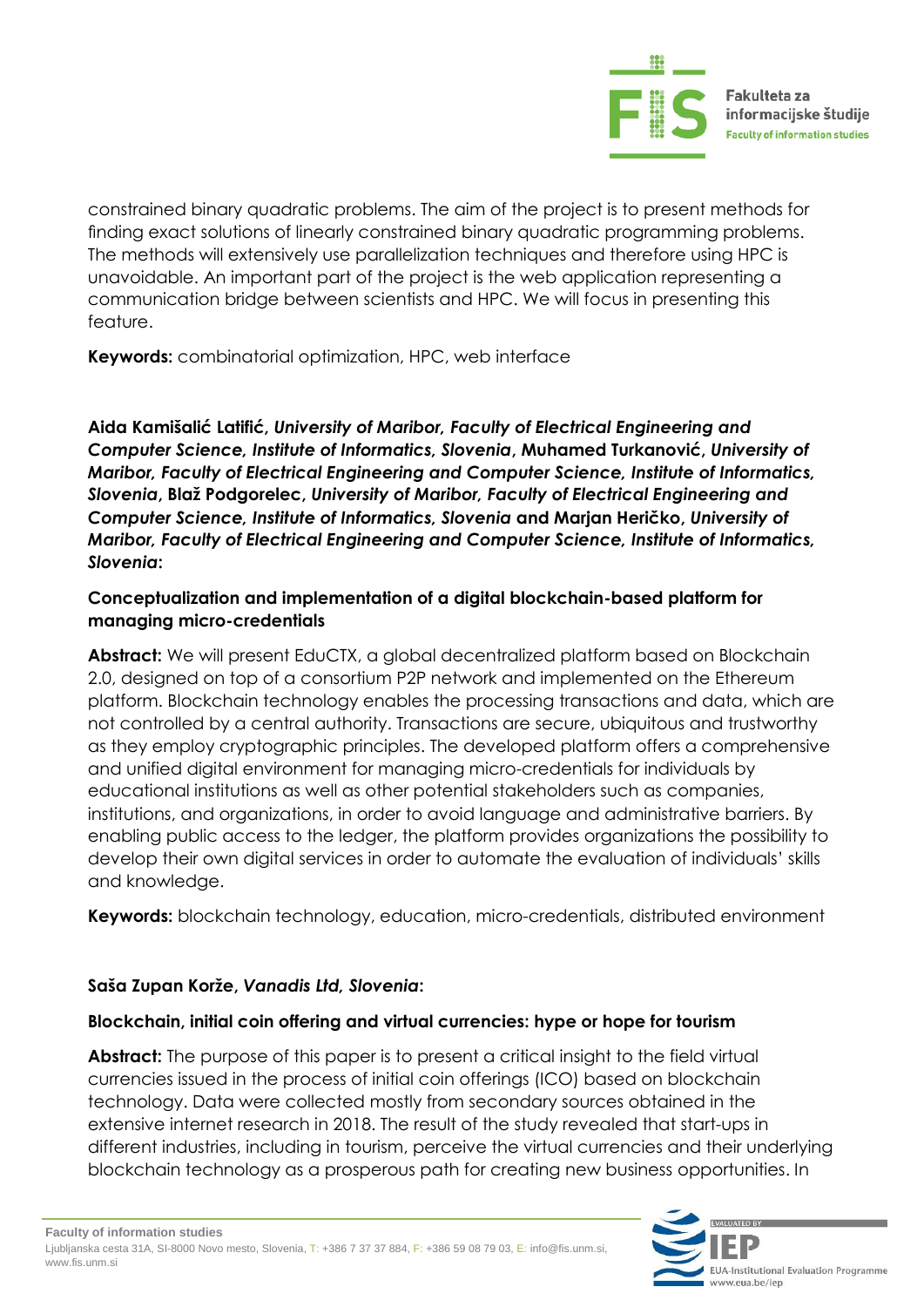

2017 and 2018, there were some ICO initiatives also in Slovene tourism. However, recent changes in the virtual currency market, issues related to limitations of blockchain technology and regulatory concerns have calm down the virtual currency's and ICO's euphoria; thus, at the current stage the future development is difficult to predict.

**Keywords:** tourism, blockchain, initial coin offerings (ICO), virtual currencies

#### **Marijo Volarevic,** *Croatia Osiguranje dd, Croatia***, Ana Mihalic,** *Croatia Osiguranje dd, Croatia* **and Damir Bogadi,** *Hrvatski Telekom dd, Croatia***:**

#### **Challenges of human expectations and information exchange in IoT driven society**

**Abstract:** What it takes to ensure that IoT and "Smart City" concepts have a measurable and positive impact on quality of life or business competitiveness? This paper is discussing the challenge of human expectations, especially in soft areas like "quality of life" and "success" in the society driven by data overflow. Digital technology trends are clear, and artificial intelligence solutions are proving to be capable of handling data tsunami in realtime from millions of connected devices. Apart from moral decisions in famous "selfdriving" car use cases, our Urban living is facing a new challenge- missing strategy, skills and processes to ensure that artificial intelligence decisions and outcomes correspond with expectations of human intelligence and really improve our living, not just make it "connected". Previous phases of internet penetration in society were dominantly "selfservice" positioned, and many humans are still not capable to use the opportunity for almost unlimited free knowledge or fact-checking efficiently. We will present various models being used and discuss options to build capabilities in Urban strategic planning and innovative structure for information exchange and metrics that will make a human journey- i.e. living -in smart cities really better.

**Keywords:** quality of life, Internet of Things, digital, human journey, outcomes, urban planning, living, smart city, artificial intelligence, metrics

#### **Valerij Grasic,** *Iskratel, Slovenia* **and Biljana Mileva Boshkoska,** *Faculty of Information Studies in Novo Mesto, Slovenia***:**

#### **Comparison of forecasting incoming calls to emergency call number 112 based on the classification**

**Abstract:** Within the public safety, 112 is the universal emergency telephone number that can be dialled free of charge from any stationary or mobile phone in case of need or natural disaster. Such a system is becoming part of Safe City solutions. A comparison of classification of forecasting of incoming calls to the emergency call number 112 for Slovenia and the city of Ljubljana is made. The comparison is made on monthly and quarterly granulation, using various classification methods. The results obtained help to improve the forecasting of incoming calls to Safe City solution.

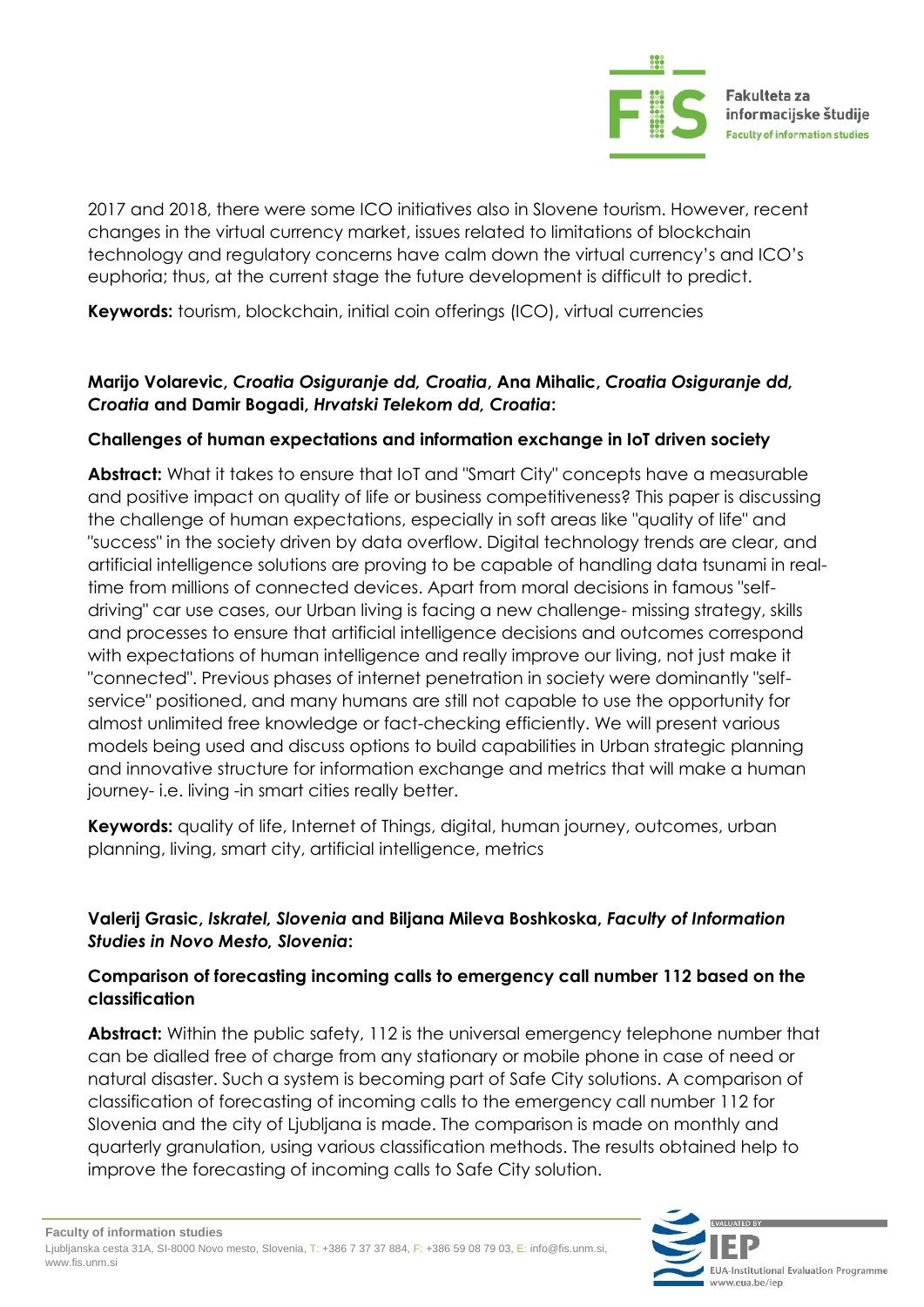

**Keywords:** classification, emergency call 112, public safety, smart city, safe city

#### **Blaž Rodič,** *Faculty of Information Studies in Novo Mesto, Slovenia***:**

#### **Modelling the influence of individuals' and network characteristics on dissemination of fake news in a social network**

Abstract: The fake news phenomenon has gained researchers attention after the widely covered role of fake news factories in the 2016 US presidential election. New theories on the dynamics of dissemination of fake news have been introduced, largely based on the analysis of past media publications, tweets, and social network and blog posts. While the data-driven, statistical methods help us identify the factors and identify the covariations of variables present in the fake news phenomena, the models produced are a high-level abstraction of the psychological and social processes involved, and do not provide enough insight into the rules on the level of individuals that result in a viral spread of demonstrably false news. Objective of our ongoing research is to develop and test new theories on rules that influence the dissemination of fake news in a social network at the level of individuals, using a new, original ABM model. We are developing a set of experiments to research the relationship between relative success (domination in news cycle) of fake news and a set of factors, i.e. individual and network characteristics, e.g. cognitive biases, political bias, connectedness, fact-checking time, presence of hubs or 'influencer' nodes and echo chambers. The current version of the agent based model includes a large number of agents, representing individuals within a social network and several sources of legitimate and fake news, that allows us to examine the relationship between fake news and legitimate news dynamics and a set of agent and network parameters.

**Keywords:** fake news, social networks, agent based modelling

#### **Karlo Babić,** *University of Rijeka, Department of Informatics, Croatia* **and Ana Meštrović,**  *University of Rijeka, Department of Informatics, Croatia***:**

#### **Neural networks visualizations**

**Abstract:** In order to better understand neural networks and the process of learning which they are going through, we implemented a tool that can generate a large number of visualizations. This tool with all the transformation techniques was implemented in Python. Library used in the implementation is TensorFlow. For the purpose of our experiment, we used three neural networks: a neural network for digit recognition, a neural network for word2vec representation of words, and a neural network which learned the simple logical gate XOR. Using transformation techniques in different combinations results in a large number of visualizations. We present and interpret the selected set of the most interesting visualizations.

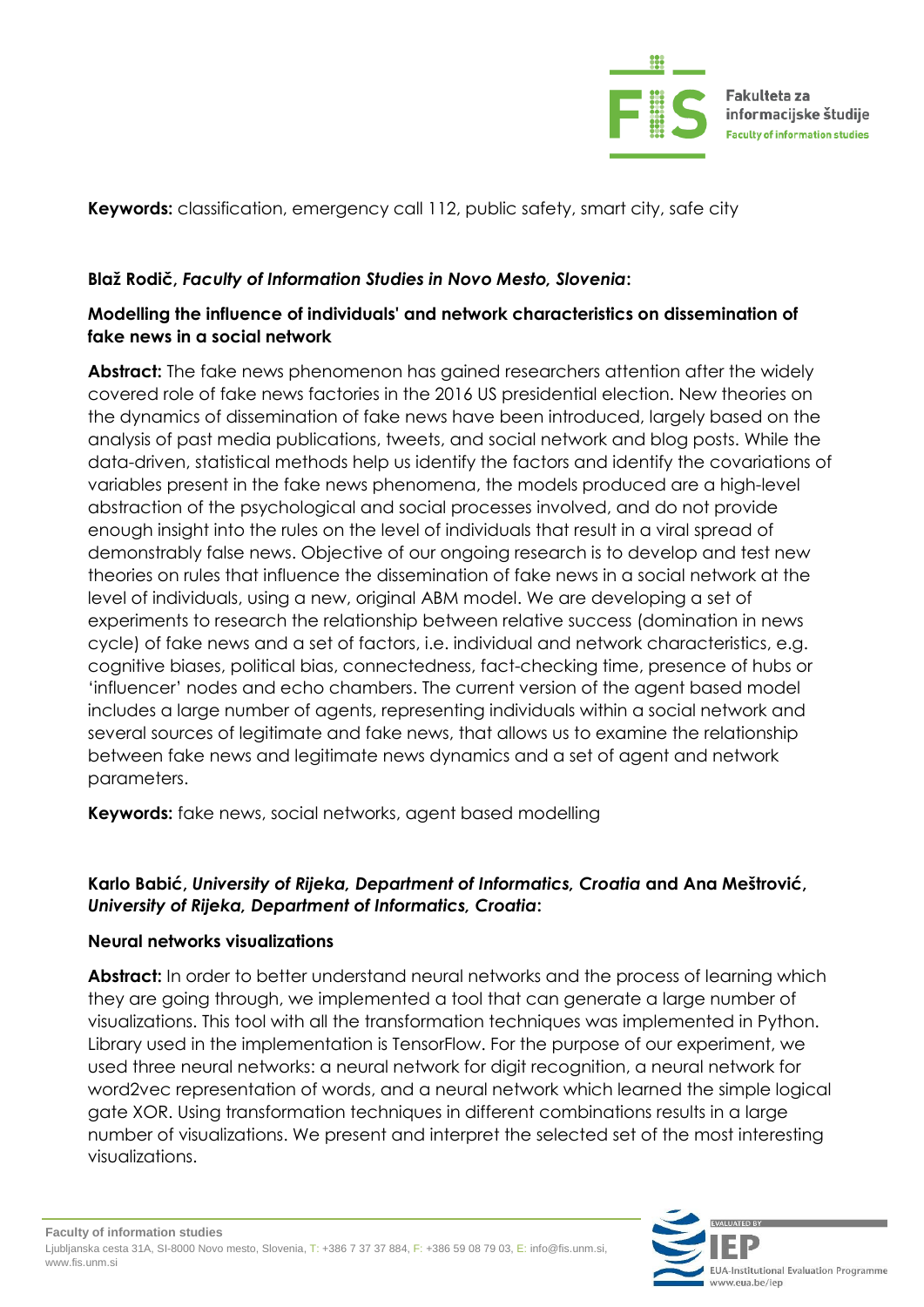

**Keywords:** neural networks, visualizations, deep learning, word2vec

#### **Miroslav Mađarić,** *University College Algebra, Zagreb, Croatia* **and Domagoj Ružak,**  *University College Algebra, Zagreb, Croatia***:**

#### **From Confucius to Flipped Classroom**

**Abstract:** In 5th century BC through Chinese philosopher Confucius says: "Tell me - I'll forget, show me – I'll remember, involve me – I'll know!". Today unfortunately "ex cathedra" lectures prevail! Authors discuss nowadays mainstream method in education – Flipped Classroom (FC) aimed to INVOLVEMENT: 1. Students' involvement BEFORE the lecture (quizzes, essays, presentations). 2. DURING the lecture, explanations, discussions, problem solving, project teamwork takes place. Actual situation on the global and national level is presented. Finally, authors describe their practical work in application of Flipped Classroom method in the courses at University College Algebra, Zagreb, Croatia.

**Keywords:** Flipped Classroom, education, e-learning, CBT - Computer Based Training, WBT - Web Based Training

#### **Katarina Rojko,** *Faculty of Information Studies in Novo Mesto, Slovenia* **and Dejan Jelovac,**  *Faculty of Information Studies in Novo Mesto, Slovenia***:**

#### **Moral dilemmas of industry robotization**

Abstract: The transformation to Industry 4.0 brought negative social impacts, as the ethical aspect is mostly neglected. The number of employees in manufacturing sector is decreasing, while the number of industrial robot's shipments is increasing rapidly- we are entering the so-called robots stealing jobs period. Installed industry robots replace human workers, which leads to the devaluation of human work and its meaning. We further argue that factory owners do not consider enough ethical consequences and moral dilemmas of this trend, which could lead to great negative impact on a society as a whole. For this reason we stress out the importance of new strategic approach and regulated direction for further industry development in the context of paradigm 5.0, which would constitute a moral compass for human friendly development in this field. The further development of industry should be directed toward sustainable and human friendly transformation, where human workers should again be placed in the foreground. Despite the introduction of an increasing number of automatic lines and robots, the number of employees is not decreasing in industry on general. As now as in the future, there will be the constantly growing need for new knowledge and competences, and thus the need for professionals, developers, maintainers and operators of more and more demanding production systems. Linking knowledge and creativity in combination with the achievements of Industry 4.0 thus allows and requires a new step in the development of industry. Manufacturing sector also has to create new high-tech jobs, which change the type of employment in line with the orientations of the factories of the future. Advocates of human role in industry believe

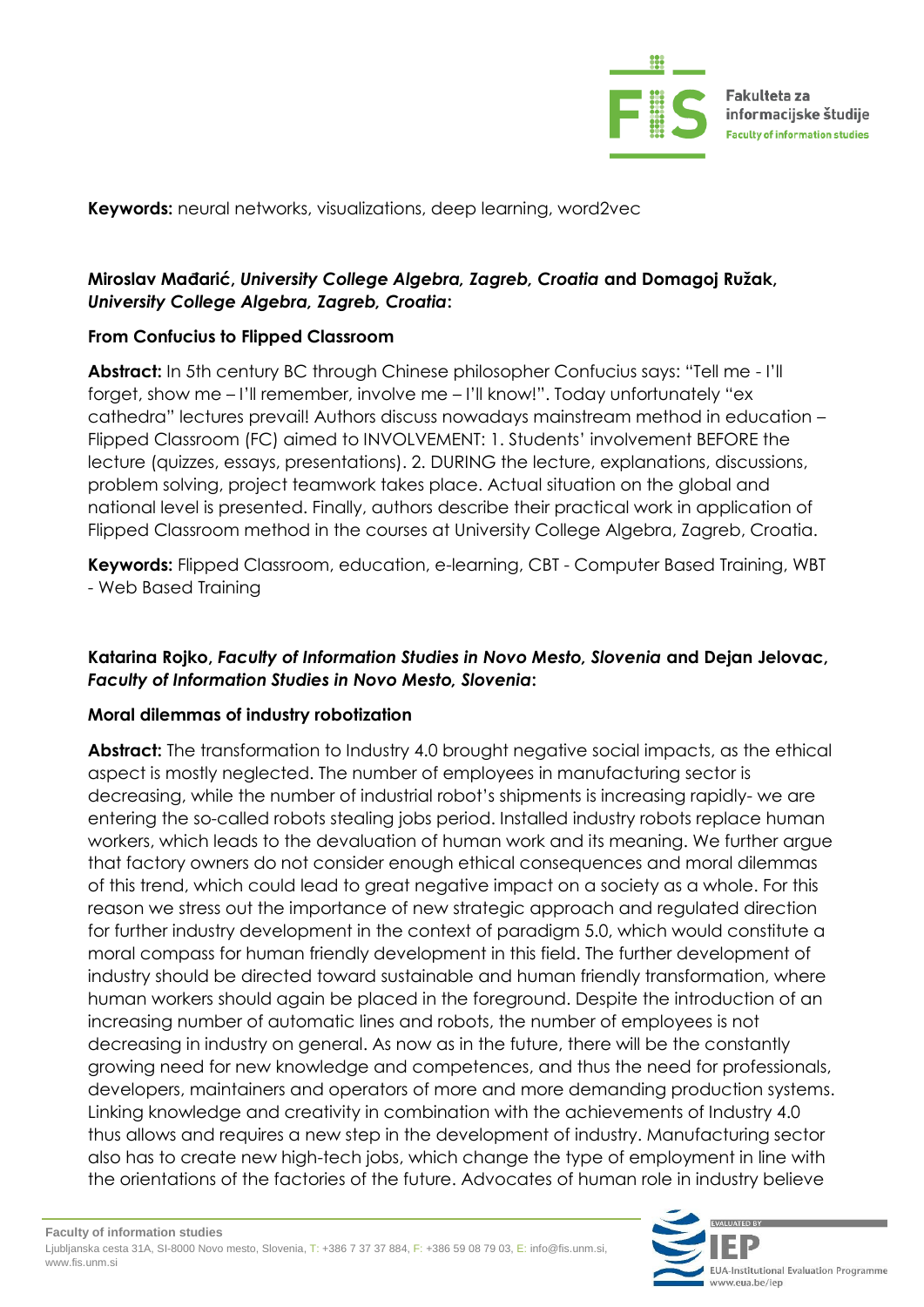

that the transformation to Industry 5.0 will give the job back to human, but the human workers will have to cooperate, communicate, and interact with advanced technological systems, including robots. This leads us to the questioning about the ability of robots to apply ethical, cultural and moral norms. We namely see the future in inevitable cooperation between man and artificial intelligence. While the transition to Industry 4.0 is more a process change rather than a technological change, the transition to Industry 5.0 will primarily be a mental change. For this reason, it is necessary to develop new norms, values and codes of conduct, that were put on hold in current transformation. This necessary change would require strong commitment and joint effort of all interested parties - workers, owners and governments at national and transnational levels.

**Keywords:** industry robotization, moral responsibility, ethics in manufacturing, Industry 4.0, Industry 5.0

#### **Albert Zorko,** *Faculty of Information Studies in Novo Mesto, Slovenia* **and Zoran Levnajić,**  *Faculty of Information Studies in Novo Mesto, Slovenia***:**

#### **Precise measurement of heart rate dynamics distinguishing sleep from awake for man and woman**

**Abstract:** Being able to tell whether a person is asleep or awake quickly and from limited information is important not just for medical, but also for practical applications, including traffic safety. The survey is based on observation of heart rate with holter which is non invasive method and easy to handle for subjects included. By analysing the heart dynamics of 55 individuals (40 men from 16 to 57 years with mean 34,7 ± standard deviation 11,0 and 15 women from 23 to 56 years with mean 46,1 ± standard deviation 9.7) over 24h cycle measured with microsecond precision, we identify distinctive patterns from which the sleep/awake state of an individual can be established almost immediately and with great precision, regardless of person's age and sex. In the presentation we will observe Time series shapelet method and its version Distance matrix. Both methods are accompanied with different statistical formulas and graphical presentation in order to get best possible classification. Analysis of results is equipped with regression to get inside in trend of results.

**Keywords:** heart rate, sleep stages, shapelet, classification

#### **Mateja Lesar,** *Faculty of Information Studies in Novo Mesto, Slovenia* **and Zoran Levnajić,**  *Faculty of Information Studies in Novo Mesto, Slovenia***:**

#### **Connectivity of brain functional networks during ostracism**

**Abstract:** Functional connectivity in human brain can be represented as a complex network, consisting of functional interactions between closely as well as more remotely related brain areas, which can be investigated using electroencephalography (EEG)

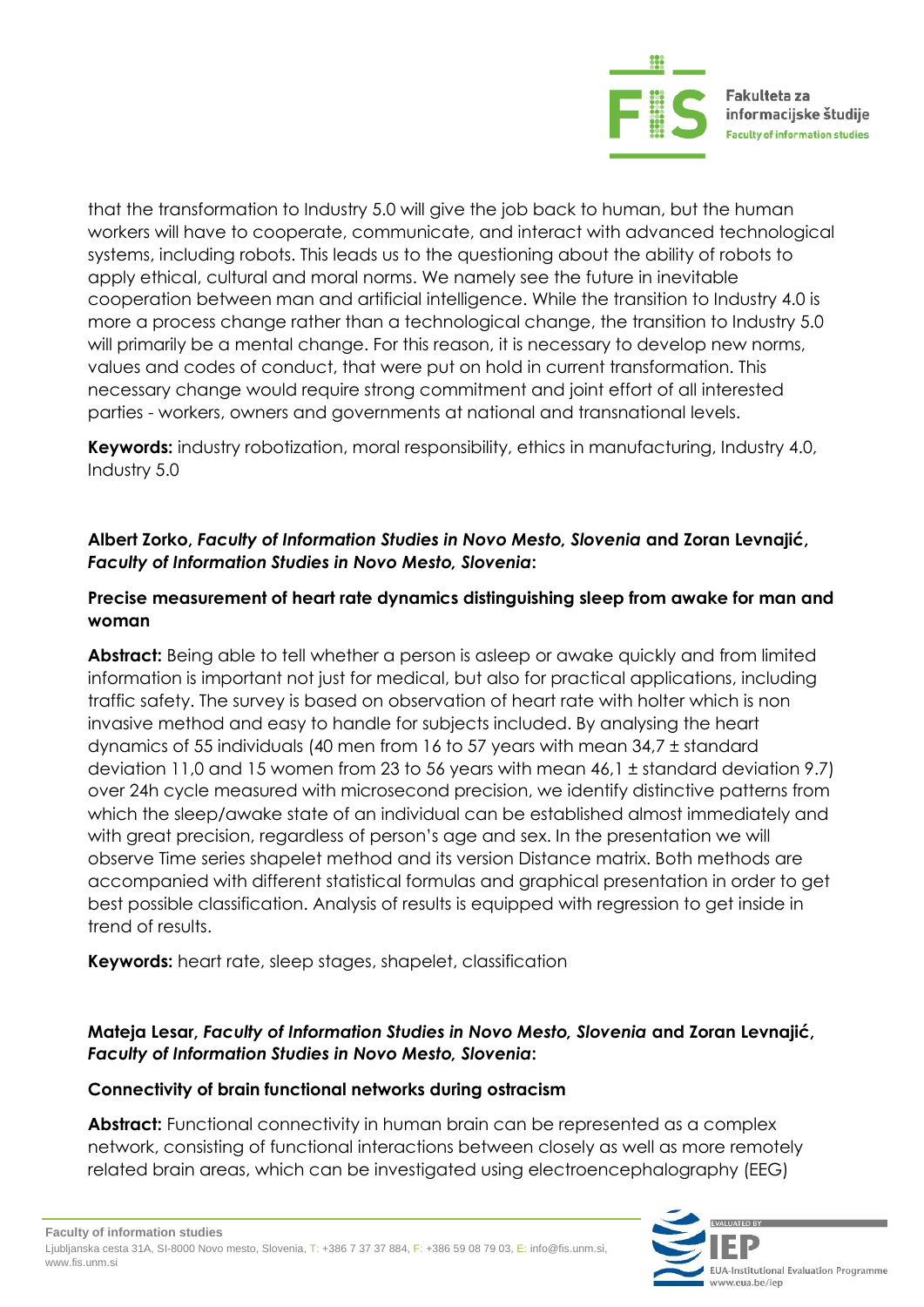

signals. The neuroscience of social interaction – an essential domain of human life - lacks understanding of neuronal mechanisms underlying these processes. A standard paradigm in investigating them is an online game called Cyberball game. The game has been proven to cause feelings of rejection in adults and adolescents. Aim of my doctoral research is to investigate brain network dynamics during various versions of game playing for a variety of subjects. We will gather the data of many participants playing Cyberball game, while their EEG signals will be measured. The network analysis of these signals may provide an efficient method to monitor the cortical dynamics behind conditions of social inclusion and exclusion.

**Keywords:** network neuroscience, network dynamics, complex network analysis, functional connectivity, social interaction, social inclusion, social exclusion – ostracism, Cyberball game

**Dušanka Novaković,** *Faculty of Information Studies in Novo Mesto, Slovenia***, Urška Puh,**  *University of Ljubljana, Faculty of Health Sciences, Slovenia***, Gaj Vidmar,** *URI RS Soča, University of Ljubljana***,** *Faculty* **of** *Medicine, University of Primorska, Faculty of Mathematics, Natural Sciences and Information Technologies, Slovenia***, Metka Moharić,** *URI RS Soča, Slovenia* **and Mara Bresjanac,** *University of Ljubljana***,** *Faculty of Medicine, Institute of Pathological Physiology, Slovenia***:** 

#### **The effects of body pose on hot pain threshold**

**Abstract:** The field which includes the study of body poses as they pertain to pain threshold perception is poorly researched. One of the few studies addressing this problem is the study performed by V. Bohns and S. Wiltermuth (2012) on how dominant or submissive poses affect pain threshold. Because acute pain management is an important area of clinical and research practice, as well as our everyday lives, we decided to replicate and upgrade their experiment. First, we performed a preliminary online study which aided in picking the most dominant and the most submissive pose, as judged by a sample of Slovenian populace. These two poses were then used in the main study, where we tested the hypothesis that adopting a randomly designated dominant pose increases acute pain. The main study was completed by 129 participants who were between 18 and 61 years of age. We improved the Bohns and Wiltermuth study protocol by recording pain thresholds using a computer-controlled thermal sensor, thus obtaining more objective results. By adopting the poses for three repetitions we ensured an increase in the magnitude of any possible effects on the participants. Using a Medoc Pathways Pain & Sensory Evaluation System probe, all the participants had their hot pain thresholds measured before and after adopting a randomly designated dominant or submissive pose. Our findings show that adopting a dominant pose statistically significantly increases the pain threshold for hot temperatures, while adopting a submissive pose does not affect it. This supports our hypothesis and is in line with the results of Bohns and Wiltermuth. The average self-reported feelings of power and powerlessness for both poses were comparable to the ratings gathered via the online survey.

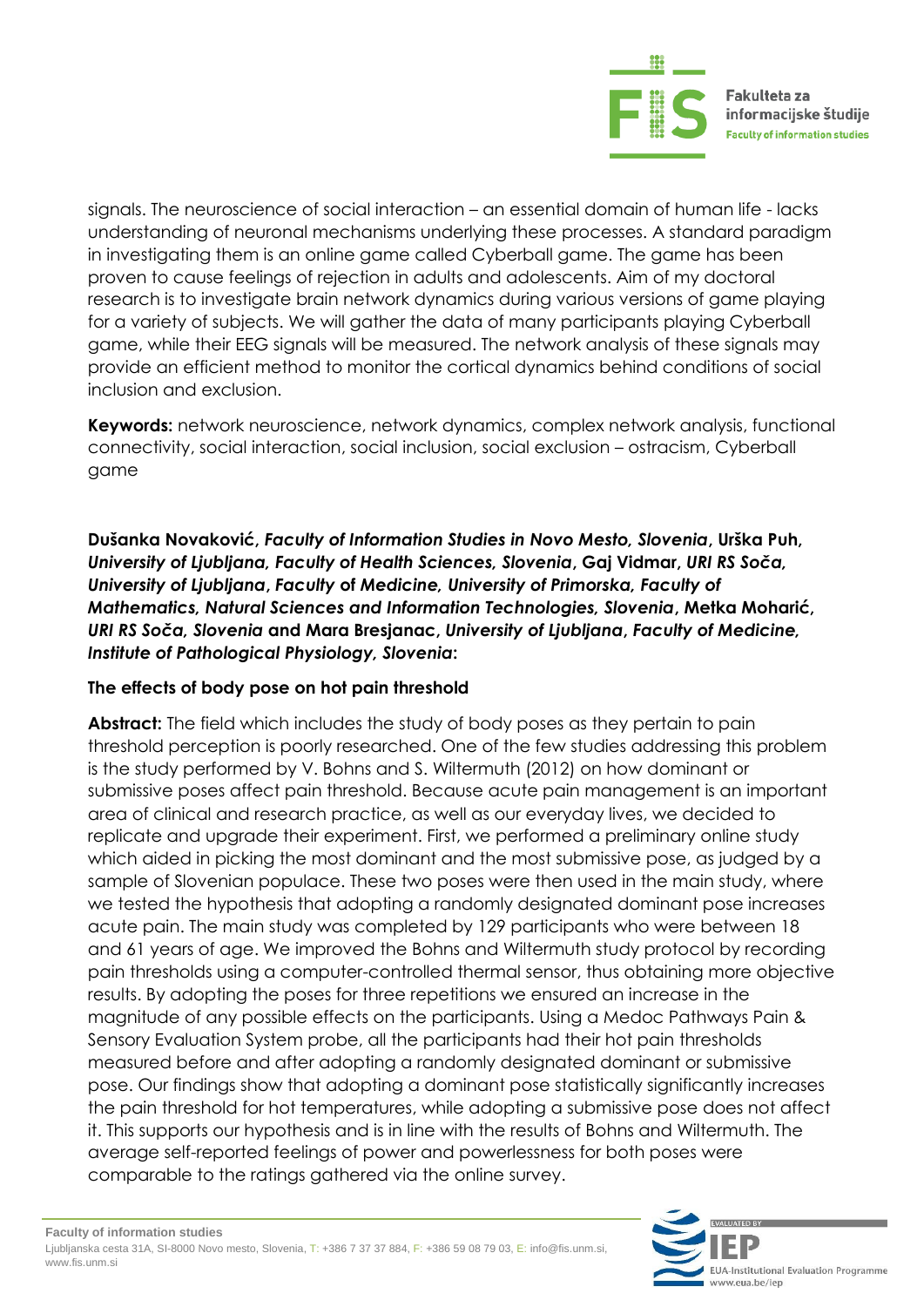

**Keywords:** nonverbal communication, power poses, pain threshold, thermal pain, Medoc Pathways Pain and Sensory Evaluation System

#### **Eva Koderman,** *University of Ljubljana, Programme Cognitive Science, Slovenia* **and Gorazd Drevenšek,** *University of Ljubljana, Slovenia***:**

#### **Expect the unexpected – sensory processing of neutral and aversive stimuli in the anticipation of predictable and unpredictable threat**

Abstract: Anxiety is characterized by a sustained state of heightened vigilance due to uncertain danger, producing increased attention to a perceived threat in one's environment. Predictability of threat impacts attentional engagement and sensory processing. Supporting research has primarily focused on shocks, unpleasant pictures and sounds, but there haven't been many studies on a combination of these three different types of threat, which is why it remains unclear how different sensory modalities interact between each other in a hypervigilant state. This study exploited the temporal resolution afforded by event-related potentials to investigate the impact of predictability of threat on sensory processing and vigilance, indexed by early perceptual activity. We recruited 28 participants and utilized a within-subject design to examine hypervigilance (N1 component) in anticipation of shock, unpleasant picture and unpleasant sound during a no (N), predictable (P), and unpredictable (U) threat task. We investigated if any habituation to stimuli was present by asking the participants to rate unpleasantness and intensity of the stimuli before and after the experiment. They completed the Beck Depression Inventory and the State-Trait Anxiety Inventory so we could see if there was any correlation between attentional engagement and possible symptoms of depression and anxiety. We observed hypervigilance only in the unpredictable threat of shock condition. N1 was enhanced for the neutral somatosensory stimuli in the unpredictable threat of shock condition. Habituation was observed only for the visual stimuli. The present study suggests that unpredictability enhances attentional engagement with neutral somatosensory stimuli when the threat is of the same modality. This would mean that we observed sensory-specific, intramodal processes, suggesting a sensory-dependent activity.

**Keywords:** unpredictable threat, sensory processing, aversive stimulus, npu threat task, predictable threat, sensory modality, neutral stimulus, sensory processing stimulus, neutral somatosensory stimulus, repeated measure anova, somatosensory modality, visual stimulus, event related potential, auditory modality, aversive visual stimulus, somatosensory threat, trait anxiety inventory, state trait anxiety, somatosensory stimulus, threat condition, descriptive statistic, sensory competition, auditory stimulus, aversive somatosensory stimulus, beck depression inventory, pain thresholding procedure, sensory specific, sensory response, visual modality, prefrontal cortex

#### **Jakob Sajovic,** *University of Primorska, Faculty of Mathematics, Natural Sciences and Information Technologies, Slovenia***:**